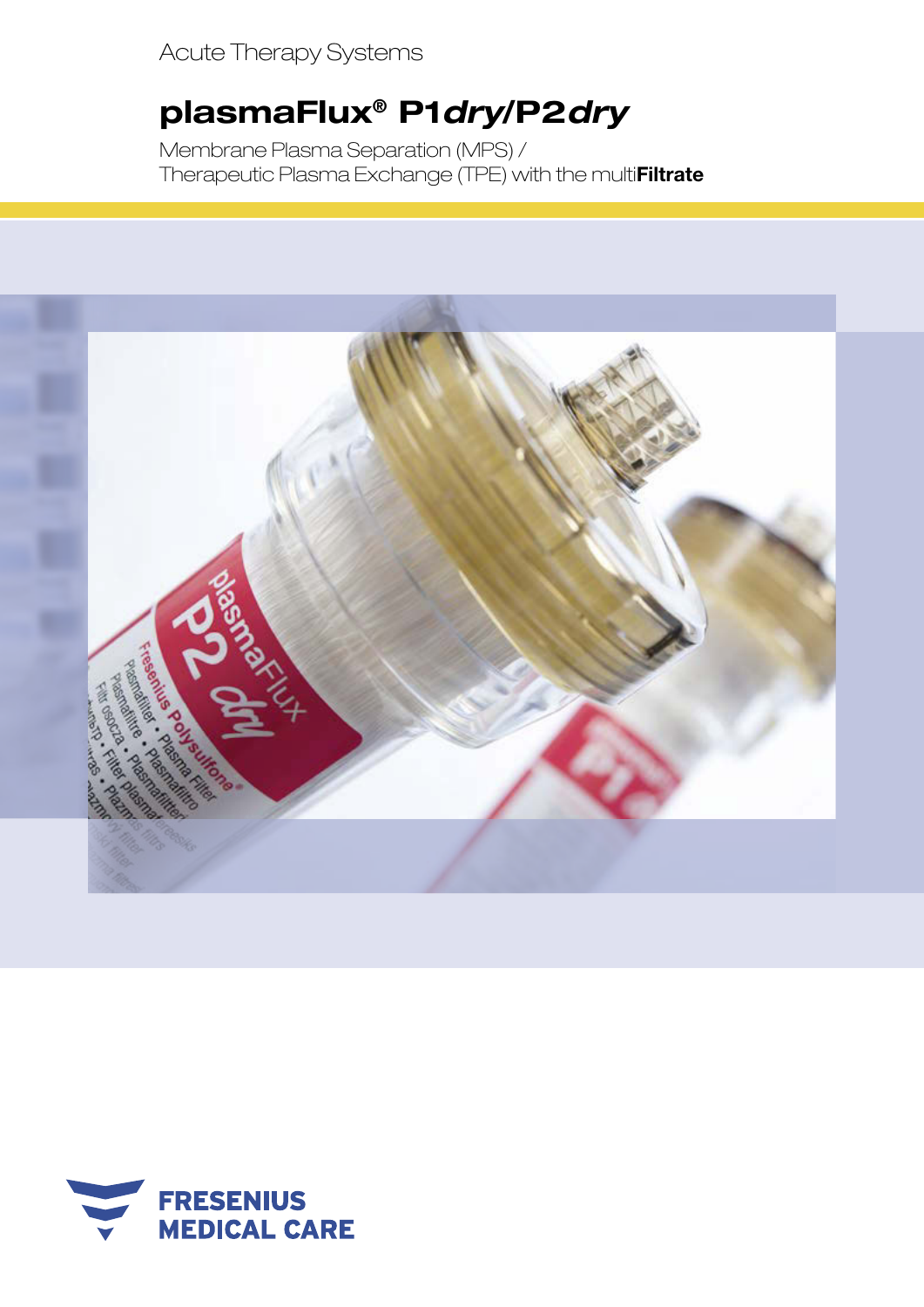## P1*dry*/P2*dry* plasmafilter optimised for clinical use with the multi**Filtrate**

#### INLINE steam-sterilised dry plasmafilter with two-layer structure and modelled membrane topology

- Dry delivery enables simplified set-up with a shortening of the rinsing procedure
- Tailor-made pores allow free passage of protein components such as immunoglobulins, lipoproteins and also other big molecules with molecular weights even those exceeding 2 million dalton
- The membrane's blood contact surface has a coarse-meshed topology that prevents blood cells from blocking fine pores; a stable filtration process at low TMP with excellent sieving coefficient is enabled
- Passage of blood cells through the membrane is prevented
- The surface layer inside of the capillary is surrounded and stabilised by a second homogeneous, fine-pored layer
- **•** Fresenius Polysulfone<sup>®</sup> membrane offers excellent biocompatibility

#### Two-layer structure of P1*dry*/P2*dry* plasmafilter



#### Right:

Magnified to show inner surface and cross-section of two layer membrane

Inner surface

Cross-section – two layer membrane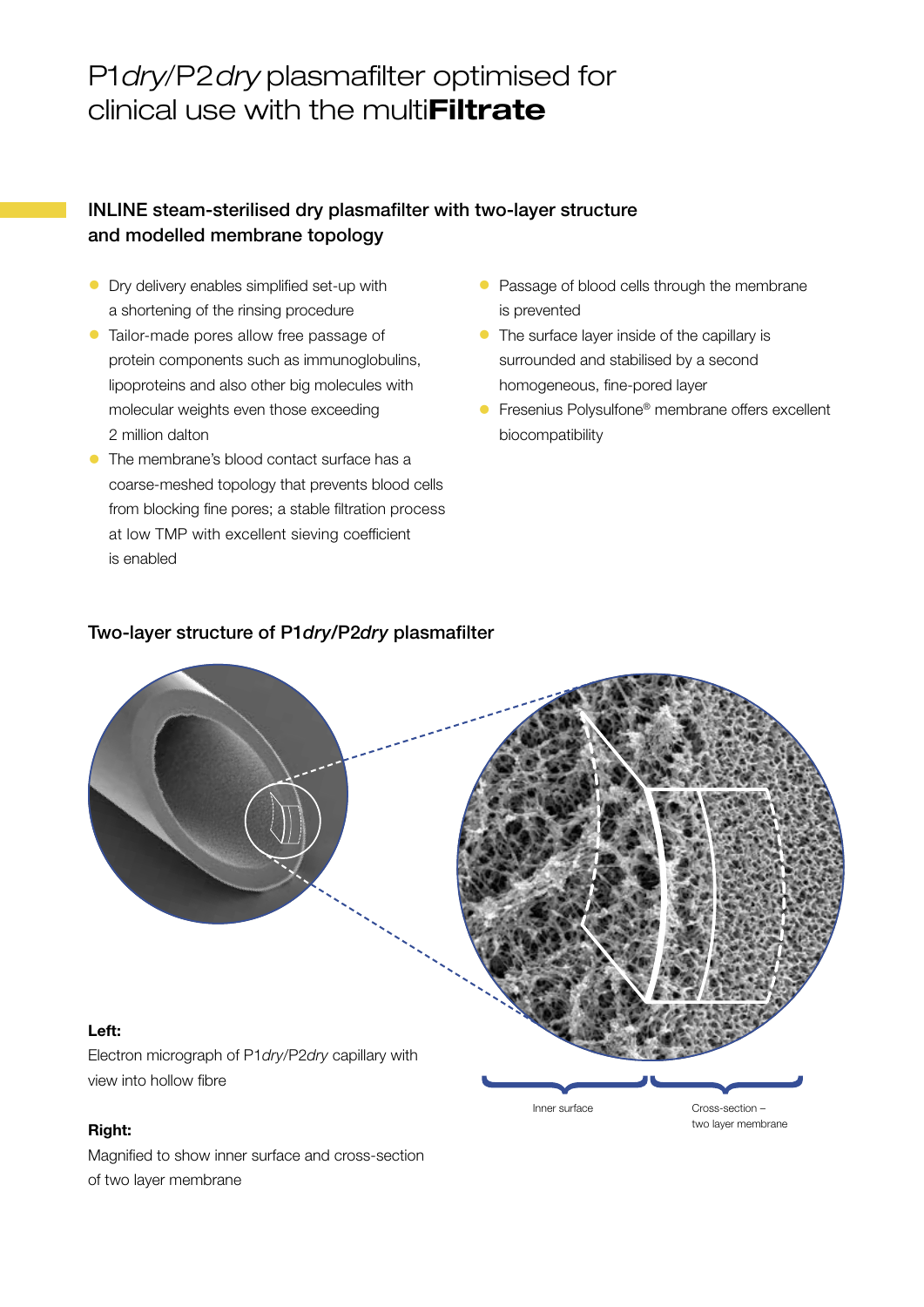

### Sieving coefficient of plasmaproteins (in vitro data with P2*dry* plasmafilter and human blood)

| multi <b>Filtrate Kit</b> |           |                           |
|---------------------------|-----------|---------------------------|
| <b>16 MPS</b>             | 16 IS MPS | MPS P1dry                 |
| Order No.                 |           |                           |
| F00000215                 | F00004671 | F00003316                 |
| X                         | $\times$  | $\times$                  |
|                           |           | $\times$                  |
| $\times$                  | $\times$  |                           |
| $\times$                  | $\times$  |                           |
|                           |           |                           |
|                           |           | $\times$                  |
|                           |           |                           |
| $\qquad \qquad -$         |           | $\boldsymbol{\mathsf{X}}$ |
| $\times$                  | $\times$  | $\times$                  |
| $\times$                  | $\times$  | $\times$                  |
|                           | $\times$  |                           |
|                           |           |                           |

\*Order No. P1*dry* (as single product): 5008021

Order No. P2*dry* (as single product): 5008031